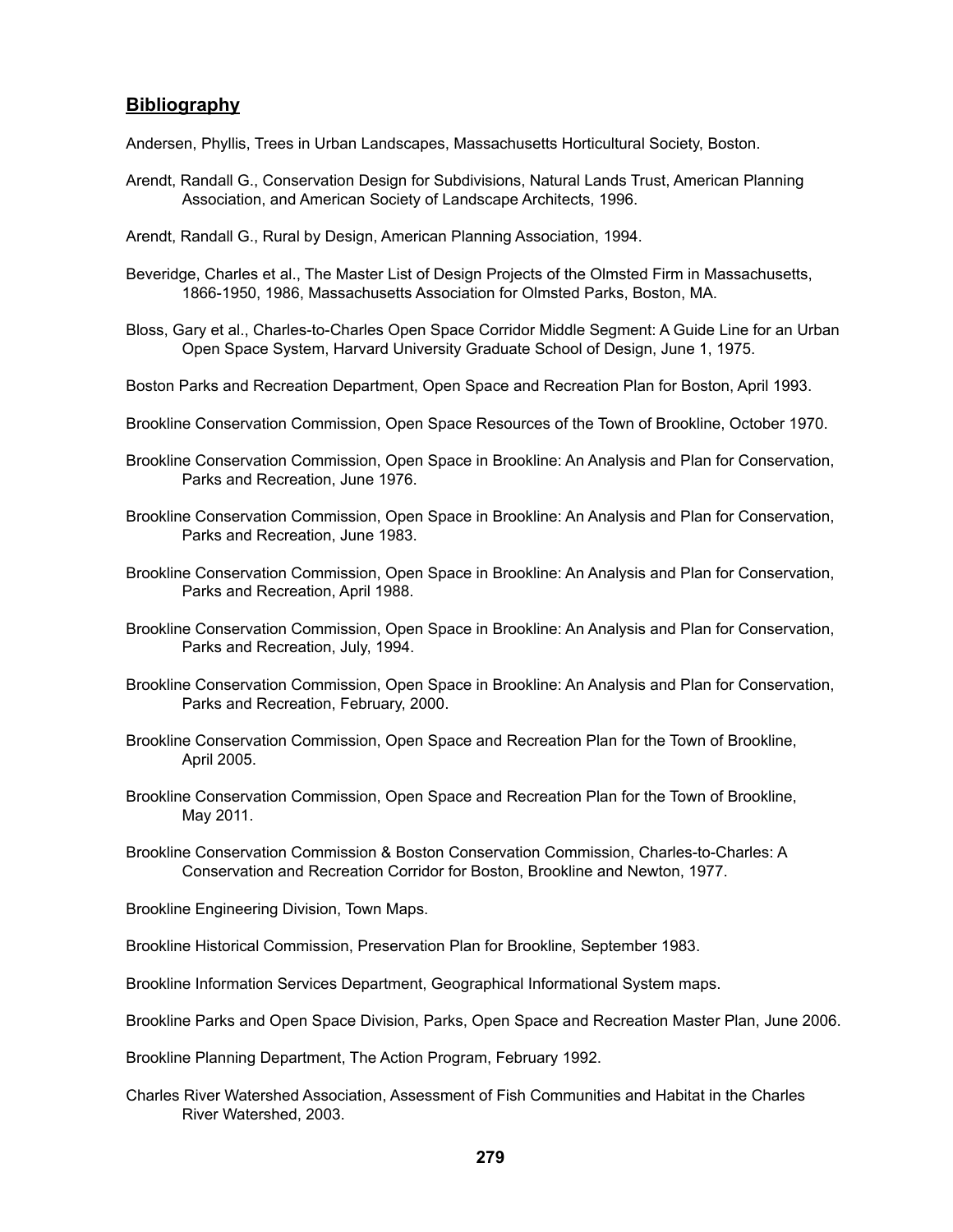- Cummings, Emma G. , Brookline's Trees: A History of the Committee for Planting Trees of Brookline, Massachusetts and a Record of Some of Its Trees, 1938, Brookline Historical Society and the Committee for Planting Trees, Samuel Marcus Press, Cambridge, MA.
- Curtis, John G. , History of the Town of Brookline, 1933, Houghton Miflin Co., Boston.
- Dawson, Alexandra D. and Zielinski, Sally A., Environmental Handbook for Massachusetts Conservation Commissioners, 9th edition, 2006, Massachusetts Association of Conservation Commissions, Inc., Belmont, MA.
- Division of Fisheries and Wildlife, Natural Heritage and Endangered Species Program, Brookline Priority Habitats and Estimated Habitats, 2008.
- Division of Fisheries and Wildlife, Natural Heritage and Endangered Species Program, Vernal Pool Certification Forms and Data, 2011.
- Hardwicke, Greer, Built by Brookline: A Survey of Buildings and Properties Built and Owned by the Town of Brookline, 1990, Brookline Preservation Commission.
- Kingman, Bradford, History of Norfolk County, 1892.
- Labaree, Jonathan M., How Greenways Work: A Handbook on Ecology, 1992, National Park Service and Atlantic Center for the Environment, Ipswich, MA.
- MacLaughlin, Charles C., "Frederick Law Olmsted's Parks: Antiques or Urban Necessities", National Association for Olmsted Parks Newsletter, Fall/Winter 1980/81.
- Martinez, Joe, D. Blakely Hoar Sanctuary Spotted Salamander Study 1981/82, Brookline Conservation Commission, February 17, 1983.
- Massachusetts Department of Environmental Management, For Our Common Good: Open Space and Outdoor Recreation in Massachusetts, 1988-1992.
- Massachusetts Department of Environmental Management, Master Plan for the Olmsted Historic Landscape Preservation Program, 1989.
- Massachusetts Department of Public Health, Freshwater Fish Consumption Advisory List, 2017.
- Massachusetts Executive Office of Environmental Affairs, The Emerald Necklace Parks Master Plan, 2001.
- Massachusetts Executive Office of Environmental Affairs, The Massachusetts Conservation Restriction Handbook, 1992.
- Massachusetts Executive Office of Environmental Affairs, Massachusetts 2000: The Statewide Comprehensive Outdoor Recreation Plan (SCORP), 2000.
- Massachusetts Executive Office of Energy and Environmental Affairs, Massachusetts 2006: The State wide Comprehensive Outdoor Recreation Plan (SCORP), 2006.
- Massachusetts Executive Office of Energy and Environmental Affairs, Massachusetts Statewide Comprehensive Outdoor Recreation Plan (SCORP), 2017 (Draft).
- Massachusetts Executive Office of Energy and Environmental Affairs, Massachusetts Year 2016 Integrated List of Waters.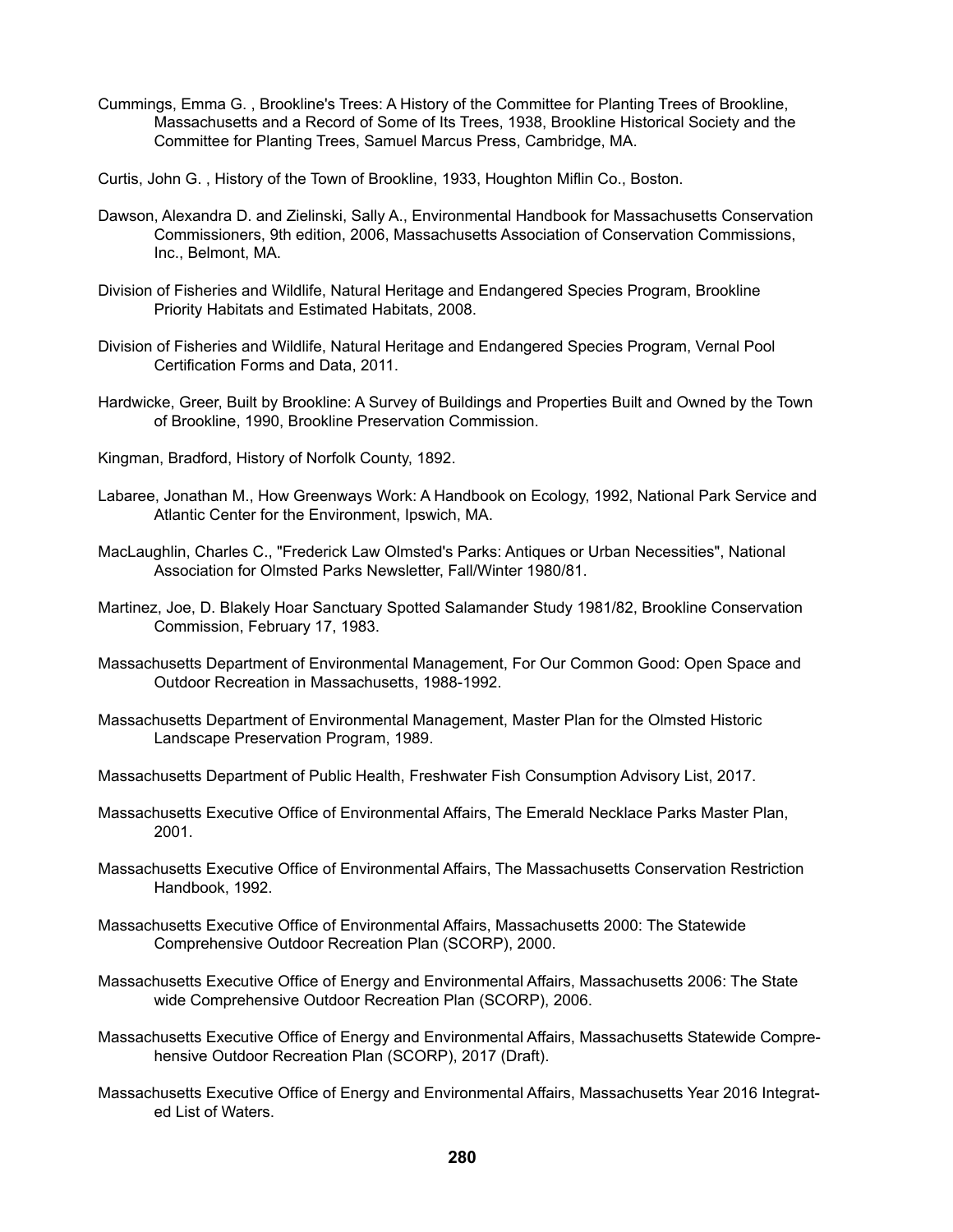- Massachusetts Executive Office of Environmental Affairs, Open Space Planner's Workbook February 2001 (revised).
- Massachusetts Natural Heritage and Endangered Species Program, Rare Species by Town Viewer, 2018. https://www.mass.gov/service-details/rare-species-by-town-viewer
- Massachusetts Urban Forestry Council, Five-Year Plan for 1991 through 1995, Boston, MA.
- Metcalf & Eddy, Inc., Final Report to the Town of Brookline on Diagnostic/Feasibility Study of Hall's Pond, Brookline, Massachusetts, November 1986.
- Metcalf & Eddy, Inc., Muddy River Water Quality Improvement Plan, prepared for Massachusetts Executive Office of Environmental Affairs, September 28, 1990.
- Mount Grace Land Conservation Trust, Inc., Conservation and Land Use Planning with Massachusetts' Chapter 61 Laws: A Primer for Cities, Towns, and Conservation Organizations, 1990, Warwick, MA.
- National Park Service, Economic Impacts of Protecting Rivers, Trails, and Greenway Corridors: Resource Book 3rd edition, 1992.
- National Park Service, Fungus that Causes White-Nose Syndrome in Bats Detected in South Dakota for the First Time, May 31, 2018. https://www.nps.gov/orgs/1671/fungus-that-causes-whitenose-syndrome-in-bats-detected-in-south-dakota-for-the-first-time.htm
- National Park Service, What Is White-Nose Syndrome?, December 8, 2017. https://www.nps.gov/articles/ what-is-white-nose-syndrome.htm
- Rich, Thomas, Geology of Brookline, Brookline Conservation Commission, June 1979.
- RKG Associates, Inc., Brookline Housing Production Plan, prepared for the Brookline Housing Production Plan Working Group, July 2016.
- The National Arbor Day Foundation, The Value of Trees to a Community, http://www.arborday.org/trees/benefits.cfm.
- The Trust for Public Land, Climate-Smart Cities Boston, 2018.
- The Trust for Public Land, The Economic Benefits of Land Conservation, Constance T.F. de Brun editor, 2007.
- Town of Brookline, Annual Report, 2009.
- Town of Brookline and Brookline Planning and Community Development Department, Brookline Comprehensive Plan, 2005-2015.
- Town of Brookline, Town By-Laws, Inclusive through 2010.
- Town of Brookline, Town of Brookline 1632-1976: Bicentennial Commemorative Map and Guide to Local History.
- U.S. Army Corps of Engineers, New England Division, Reconnaissance Report: Water Resources Study, Muddy River Watershed, Massachusetts, December 1992.
- U.S. Census Bureau, 2005-2009 American Community Survey, 2009.